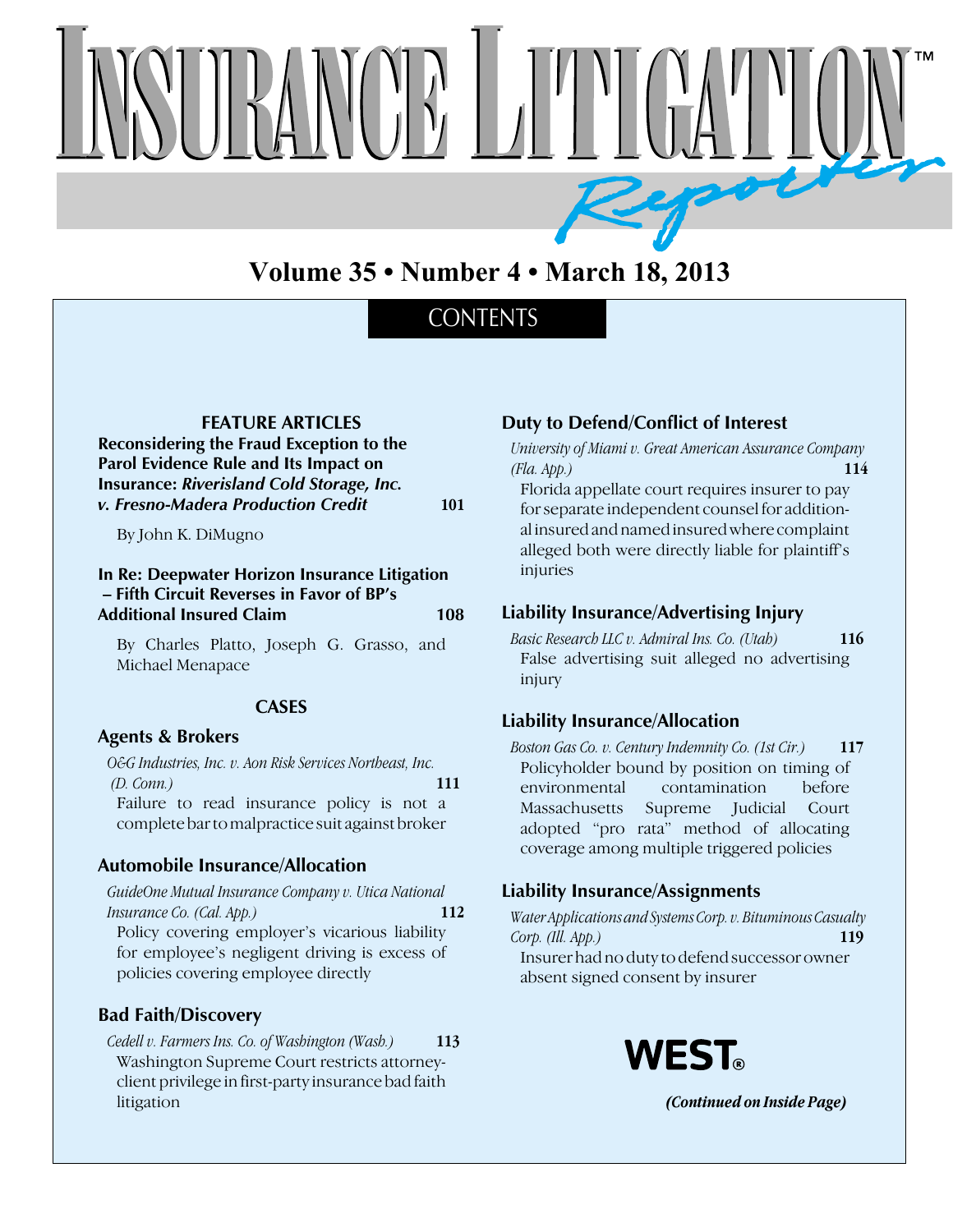# **In Re: Deepwater Horizon Insurance Litigation – Fifth Circuit Reverses in Favor of BP's Additional Insured Claim**

By Charles Platto\*, Joseph G. Grasso\*\*, and Michael Menapace\*\*\*

\*Charles Platto is Adjunct Professor of Insurance Law and Litigation at Fordham Law School, a Vice Chair of the ABA TPS insurance Coverage Litigation Committee and a Member of the Editorial Board of the Insurance Litigation Reporter. He was formerly Chair of the Insurance Practice Group at Wiggin and Dana LLP, and previously a partner at Cahill Gordon & Reindel, and is now an independent arbitrator and mediator on domestic and international commercial and insurance matters. Mr. Platto, Mr. Grasso, and Mr. Menapace, along with Tim Diemand, are coeditors of the *Handbook on Additional Insureds*, published by the American Bar Association in 2012.

\*\*Joseph G. Grasso is the current Co-Chair of the Insurance Practice Group of Wiggin and Dana LLP and Chair of the Committee on Marine Insurance and General Average of the U.S. Maritime Law Association. He is counsel to the American Institute of Marine Underwriters and wrote the Institute's amicus brief to the United States Supreme Court in the Exxon Valdez case.

\*\*\*Michael Menapace is an insurance and reinsurance litigator at Wiggin and Dana LLP in Hartford, Conn. He is an adjunct professor of insurance law at Quinnipiac Law School.

During the very same week in which the trial of the multibillion dollar claims by the U.S. Government and private parties against BP and the other parties involved with the Deepwater Horizon drilling rig was just getting under way in Federal Court in New Orleans, the Fifth Circuit Court of Appeals was putting the finishing touches on its decision in the declaratory judgment case brought by Transocean's primary and excess insurers against BP, involving BP's claim for coverage as an additional insured under Transocean's policies. In a decision issued on Friday, March 1, 2013, the Fifth Circuit unanimously reversed the decision of the E.D.La., which had previously granted judgment in the insurers' favor denying coverage to BP. In a major victory for BP, the Fifth Circuit ruled that BP was entitled to coverage as an additional insured under the Transocean policies. *In Re: Deepwater Horizon, Ranger Ins., Ltd., Transocean Offshore Deepwater Drilling., Inc., et al. and Certain Underwriters at Lloyd's London, v. BP P.L.C. et al.*, No. 12-30230, 2013 WL 776354.

We have been following and reporting on this case since its inception. (Insurance Litigation Reporter, Vol. 32, No. 9, Vol. 32, No. 14, Vol 33, No. 1, Vol 33, No. 20). As previously reported, Transocean maintained primary and excess liability coverage in the amount of \$750 million covering the period during which the explosion of the Deepwater Horizon drilling rig took place. Transocean was a contractor to BP, and BP and its affiliated entities were named as additional insureds under the policies. The dispute with the insurers arose because under the Drilling Contract between BP and Transocean, Transocean was only obligated to indemnify BP and to name BP as an additional insured for surface pollution, and the major pollution claims resulted from subsurface pollution resulting from the well blowout. However, there was a question as to whether the insurance policies were similarly limited.

In its decision issued on November 15, 2011, the District Court, applying Texas Law, held that the additional insured coverage was only as broad as the indemnity requirements in the underlying contract and, therefore, denied coverage to BP and issued judgment on the pleadings in favor of the insurers. 2011 WL 5547259 at 75.

The Fifth Circuit ruled to the contrary:

"Applying Texas law, especially as clarified since the district court's decision, we find that the umbrella insurance policy [and the primary insurance policy as well]—not the indemnity provisions of Transocean's and BP's contract—controls the extent to which BP is covered for its operations under the Drilling Contract. Because we find the policy imposes no relevant limitations upon the extent to which BP is covered, we REVERSE the judgment of the district court and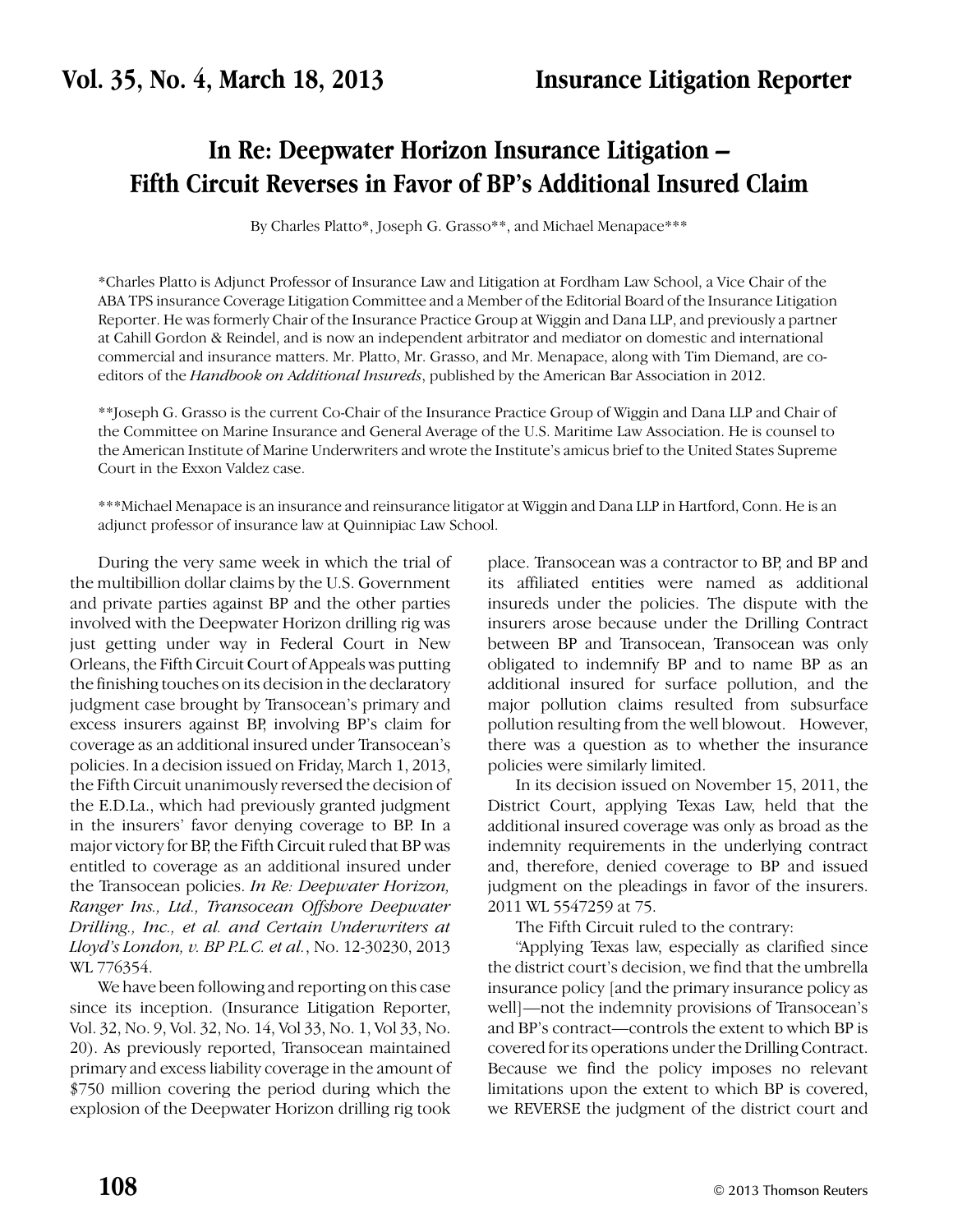REMAND the case for entry of an appropriate judgment in accordance with this opinion." F.3d \_\_, 2013 WL 776354, at \*1.

The Fifth Circuit reached this conclusion for the following reasons.

Initially, the Court of Appeals noted that the \$50 million primary policy issued by Ranger Insurance Ltd., and the \$700 million excess policies had materially identical provisions, so it treated all insurers as one for purposes of its decision. *Id.* The Drilling Contract between Transocean and BP required that Transocean maintain insurance covering its operations, and that BP be named as an additional insured under Transocean's policies. *Id.* at \*2. The parties agreed that the Drilling Contract was an "insured contract" under the policies. The issue in contention was the scope of BP's insurance coverage. *Id.* at \*2.

Under Article 24 of the Drilling Contract, Transocean was responsible for, and indemnified BP with respect to, pollution or contamination originating on or above the surface of the water, whereas BP was responsible for, and indemnified Transocean with respect to, pollution or contamination not assumed by Transocean, i.e. originating from sub surface conditions (such as the well blow out). *Id.* at \*2. The District Court had found that the Drilling Contract only required Transocean to carry insurance and name BP as an additional insured for above surface pollution, and that the policies that were obtained by Transocean only provided coverage to the extent of Transocean's contractual liabilities. The Court of Appeals disagreed.

The Court of Appeals conducted a de novo review of the District Court's decision granting judgment on the pleadings to the insurers and of the contract and the policies. *Id.* at \*3 It applied standard principles under Texas law, holding that if there are ambiguities in or more than one reasonable interpretation of a policy, coverage will be interpreted in favor of the insured. *Id. at \*3*. As applied to this case, the Court was guided by the following principle:

"Under Texas law, to discern whether a commercial umbrella insurance policy [or the primary policy], that was purchased to secure the insured's indemnity obligation in a service contract with a third party also provides direct liability coverage for the third party, we look to the terms of the umbrella policy itself, instead of looking to the indemnity agreement in the underlying contract. We apply this analysis so long as the indemnity agreement and the insurance coverage provision are separate and independent." *Id.* at \*4 (internal citations omitted).

Applying this analysis, the Court of Appeals looked first to the policy language, and applied Texas law as set forth in *Evanston Ins. Co. v. ATOFINA Petrochems, Inc.*, 256 S.W.3d 660 (Tex. 2008) and *Aubris Resources LP v. St. Paul Fire & Marine Ins. Co.*, 566 F. 3d 483 (5th Cir. 2009), which the District Court had distinguished, and *Pasadena Refining System, Inc. v. MCraven*, Nos. 14-10-00837-CV, 14-10-00860- CV, 2012 WL 1693697 (Tex. App. May 15, 2012), which came down after the District Court's opinion, in concluding that even if the indemnity obligations of Transocean were limited under the Drilling Contract, only the policy itself may establish limits upon the extent to which an additional insured is covered. *Id.* at \*6. The Court found that, as in *ATOFINA*, *Aubris* and *Pasadena Refining*, the fact that the policy referred to the underlying contract in the definition of additional insured was not sufficient, without more, to impose any limitations of liability in the underlying contract, on the policy obligations. *Id.* at \*7. The Court of Appeals concluded that "there is no relevant limitation to BP's coverage under the policy as an additional insured, that is so long as the insurance provision and the indemnities clauses in the Drilling Contract are separate and independent." *Id.* (internal citations omitted). The Court of Appeals then went on to hold that it is "unmistakable" that the provision in the Drilling Contract extending direct insured status to BP was separate and independent from BP's agreement to forego contractual indemnity in various circumstances*. Id*. at \*8 (internal citations omitted).

The Court of Appeals' final conclusion was as follows:

Because we find that the umbrella policies [and the underlying policy] between the Insurers and Transocean do not impose any relevant limitation upon the extent to which BP is an additional insured, and because the additional insured provision in the Drilling Contract is separate from and additional to the indemnity provisions therein, we find BP is entitled to coverage under each of Transocean's policies as an additional insured